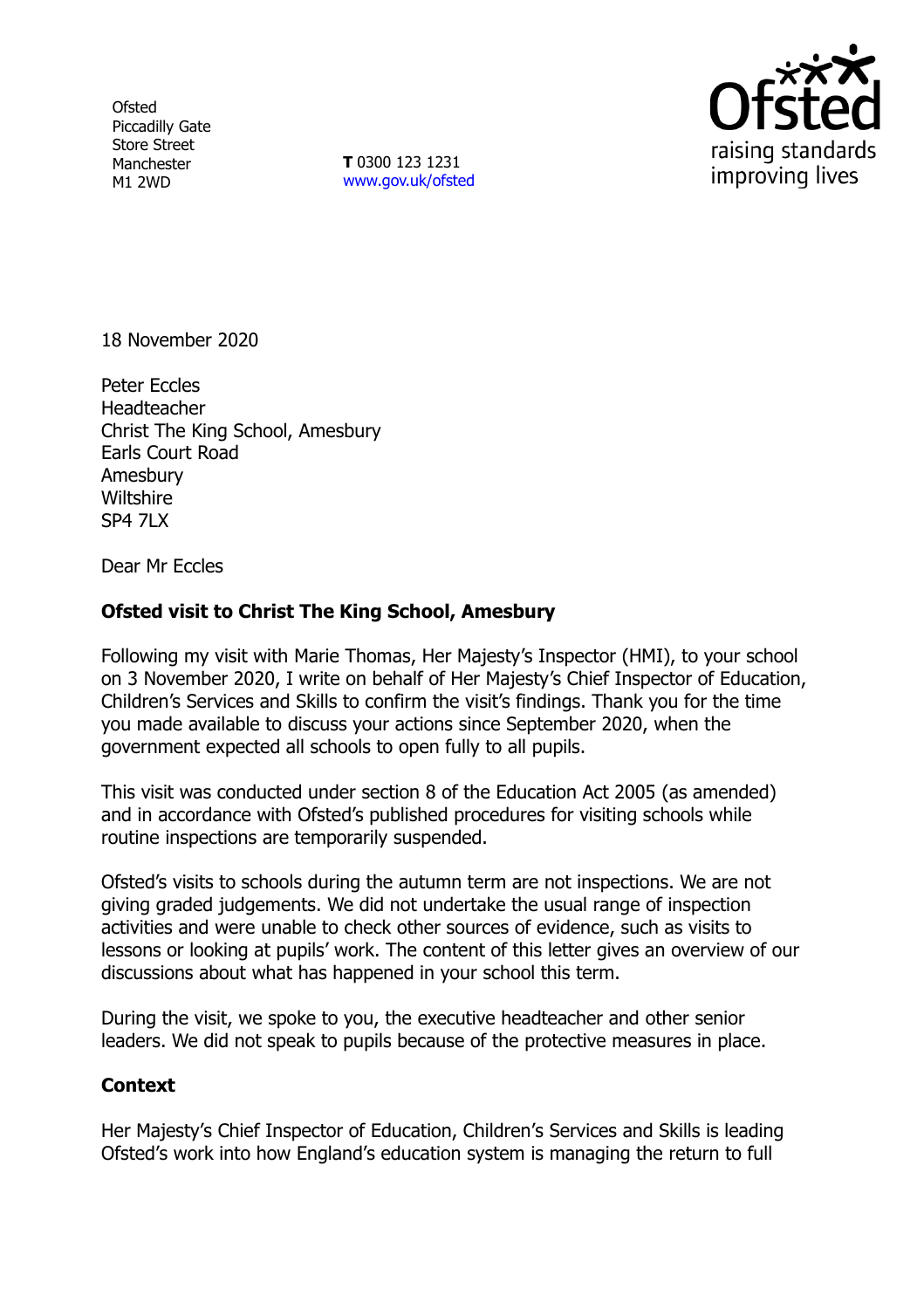

education for pupils, following an extended break in formal schooling due to the COVID-19 (coronavirus) pandemic.

In undertaking this focused work, HMI are visiting a broad range of schools. HMI will visit a sample of:

- approximately 1,200 schools across all Ofsted grades (outstanding, good, requires improvement and inadequate)
- maintained schools, academies and free schools, special schools and centres of alternative provision, including those in cities, and coastal, town or rural communities.

The information from this visit will feed into Ofsted's national reporting so that the insights can be shared with the government and the education sector. We did not find any significant concerns during the visit. In such a case, an inspection report would be published on our website and available to parents and carers.

We did not consider your response to COVID-19 during the spring and summer terms 2020, when the school was not open to all pupils.

## **From this visit, inspectors noted that:**

- The school opened fully to all pupils on 3 September 2020. The current rate of pupils' attendance is slightly lower than normal for this time of year. Staff are in regular contact with parents to encourage good attendance.
- The school's resource base for pupils with communication and interaction difficulties, the ARK, has seen a higher rate of attendance than at this time last year.
- Pupils are following the normal subjects of the school curriculum. Senior leaders have made modifications in some subjects.
- Teachers made baseline assessments of pupils' learning when they returned to school at the start of term. From these checks, they identified gaps in pupils' knowledge in reading, writing and mathematics.
- Staff are giving extra help to pupils in Years 1 and 2 who have fallen behind with phonics. Teachers in all years are spending more time reading with their classes, to help them catch up. They are hoping to gradually build up pupils' reading stamina.
- In mathematics, teachers are paying extra attention to the basic operations. For example, teachers are working on times tables with pupils to help them regain their confidence with numbers.